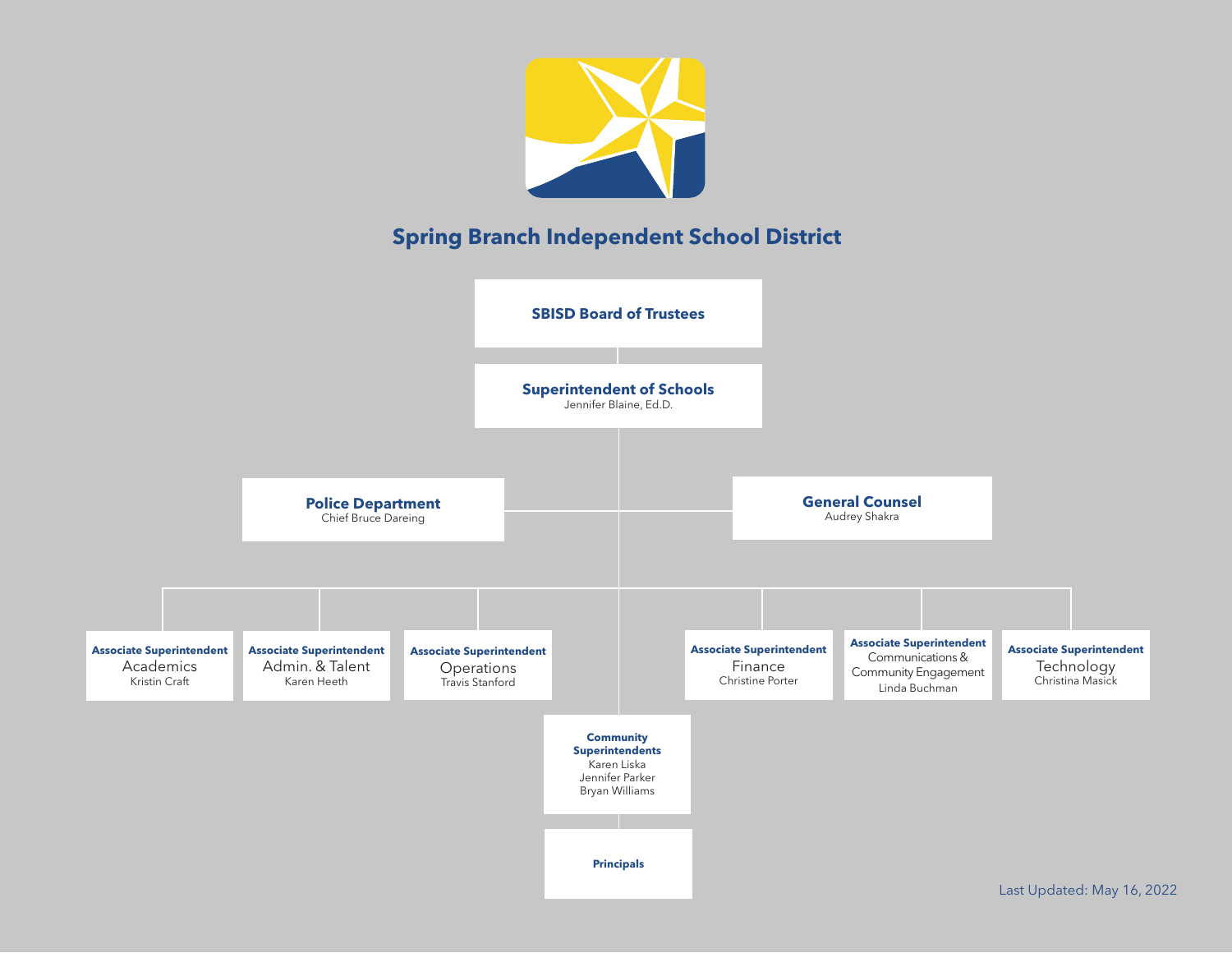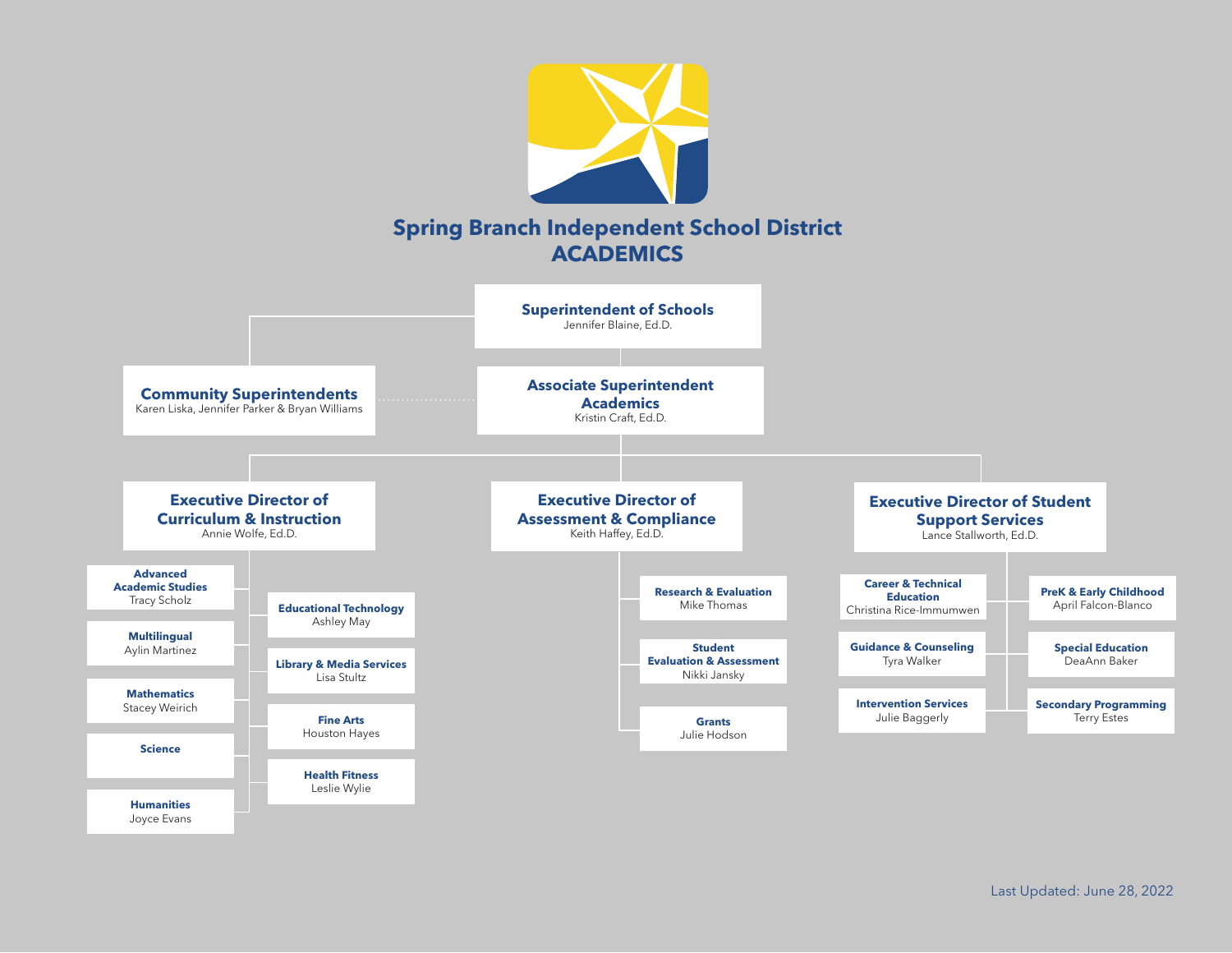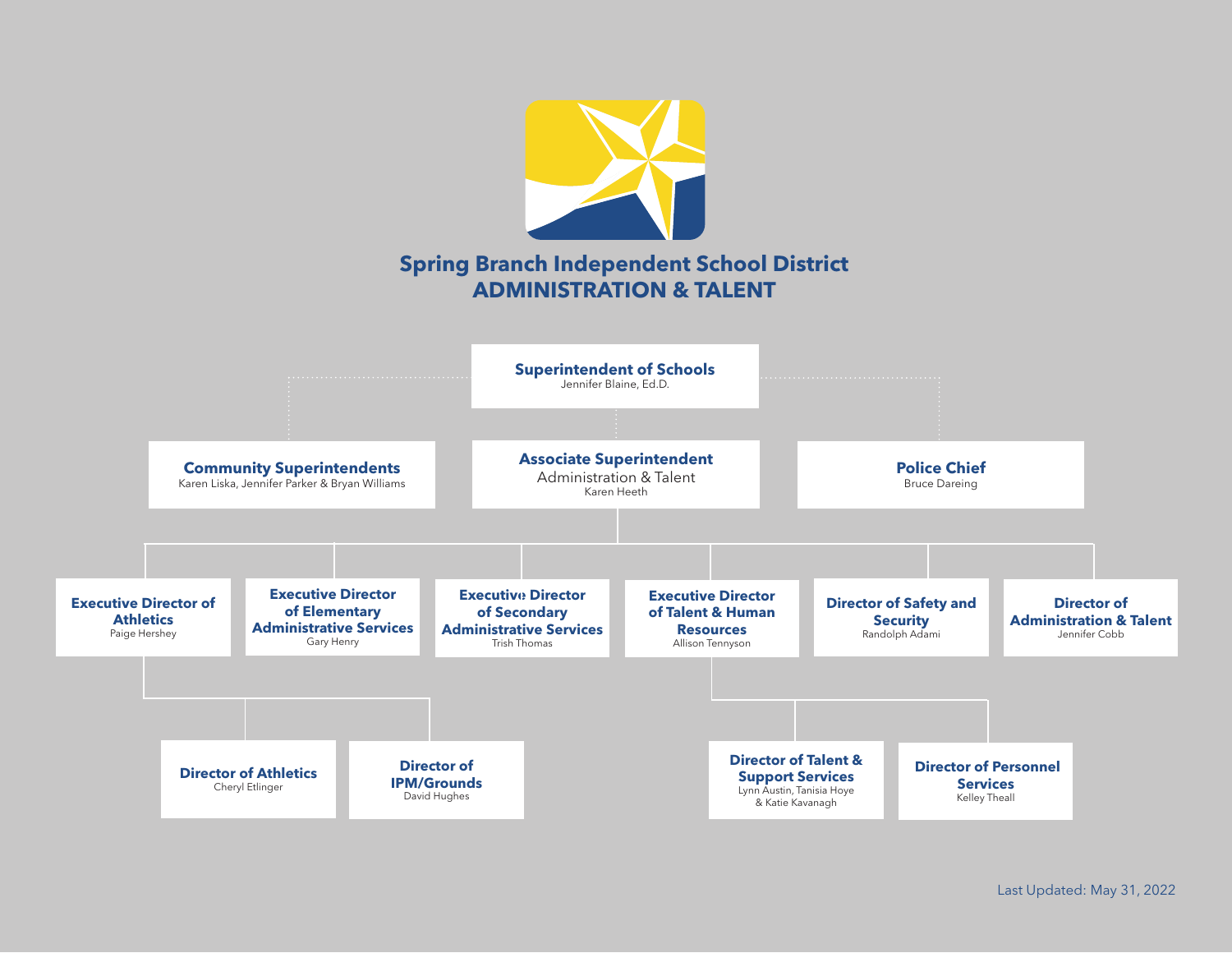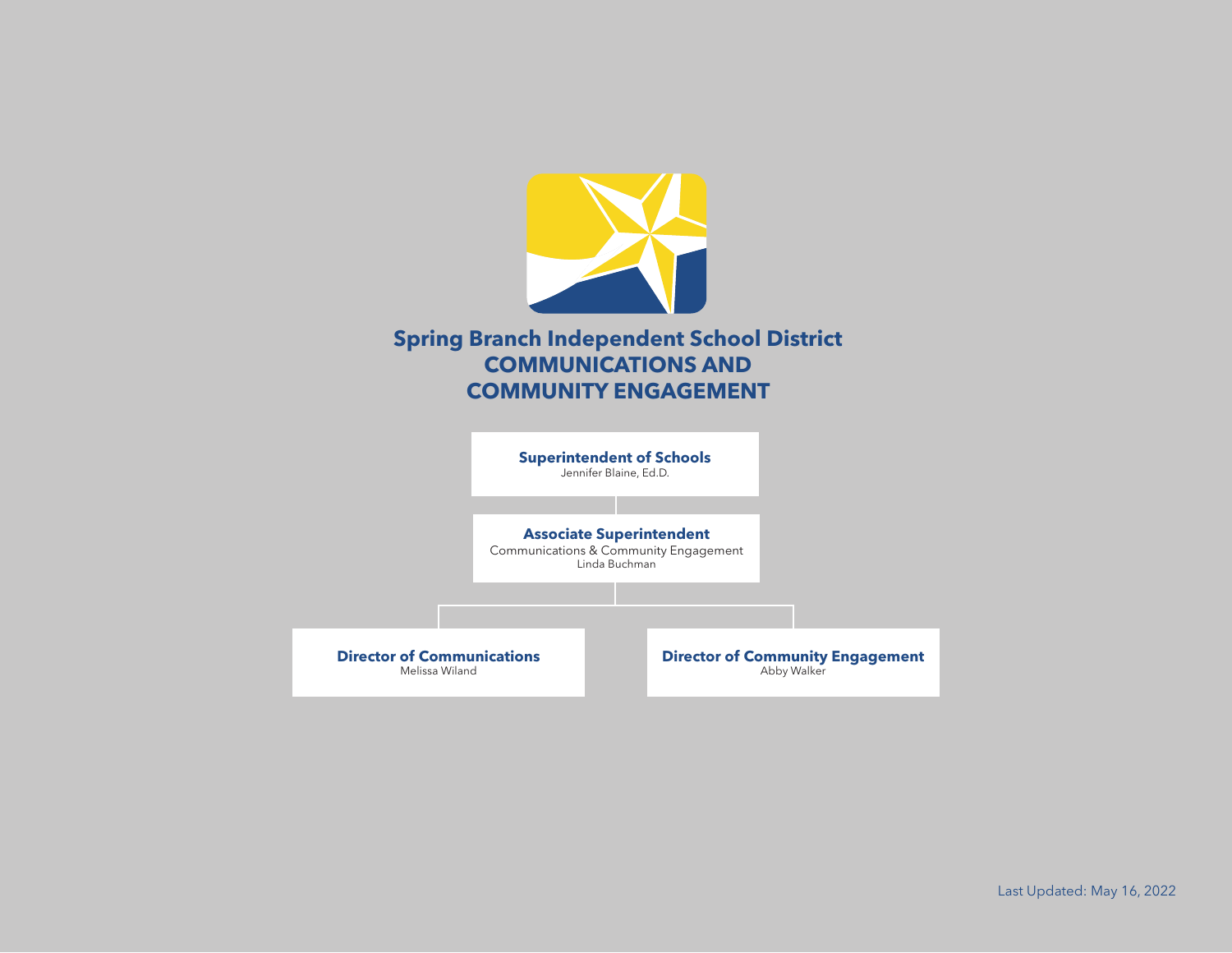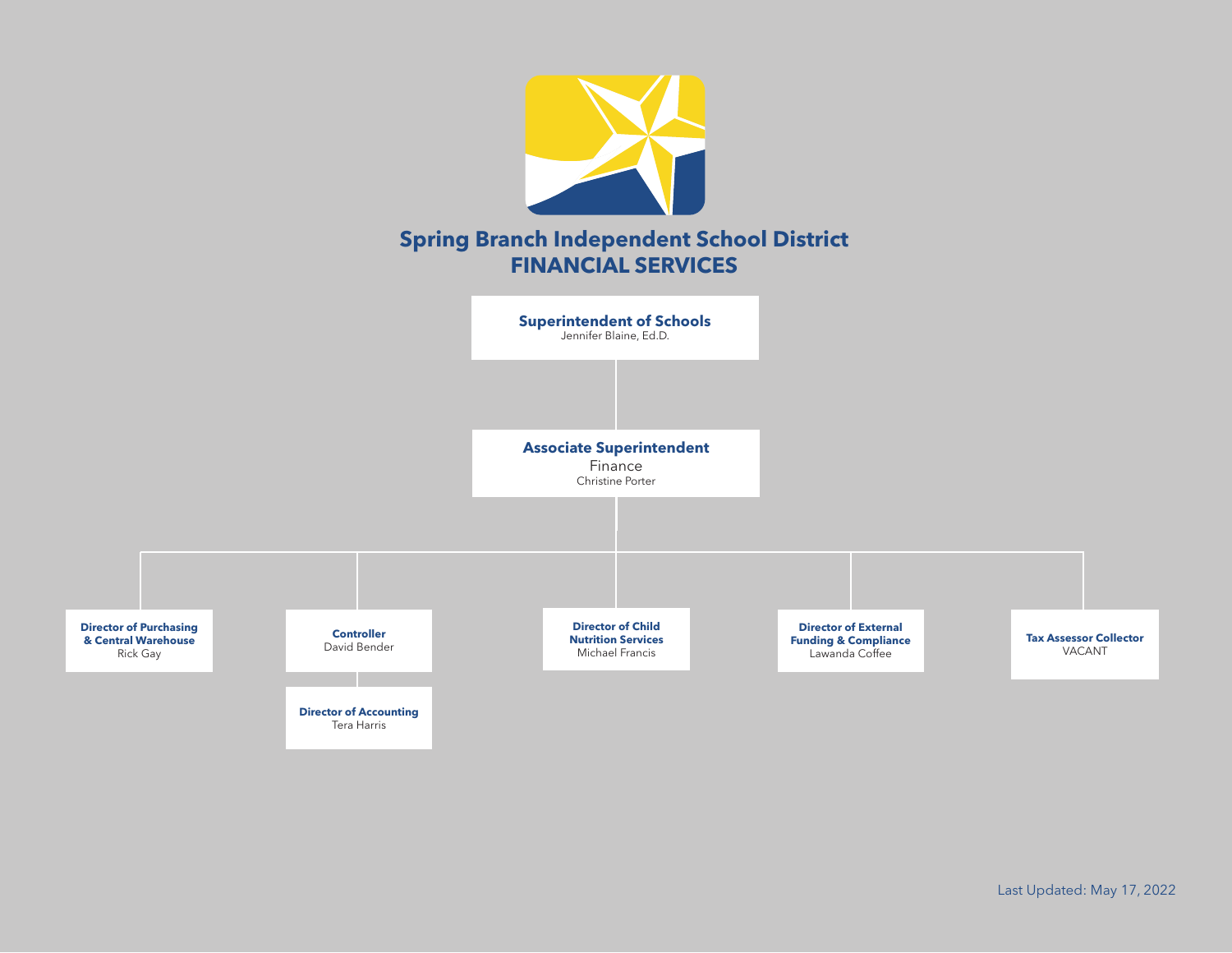

## **Spring Branch Independent School District OPERATIONS**